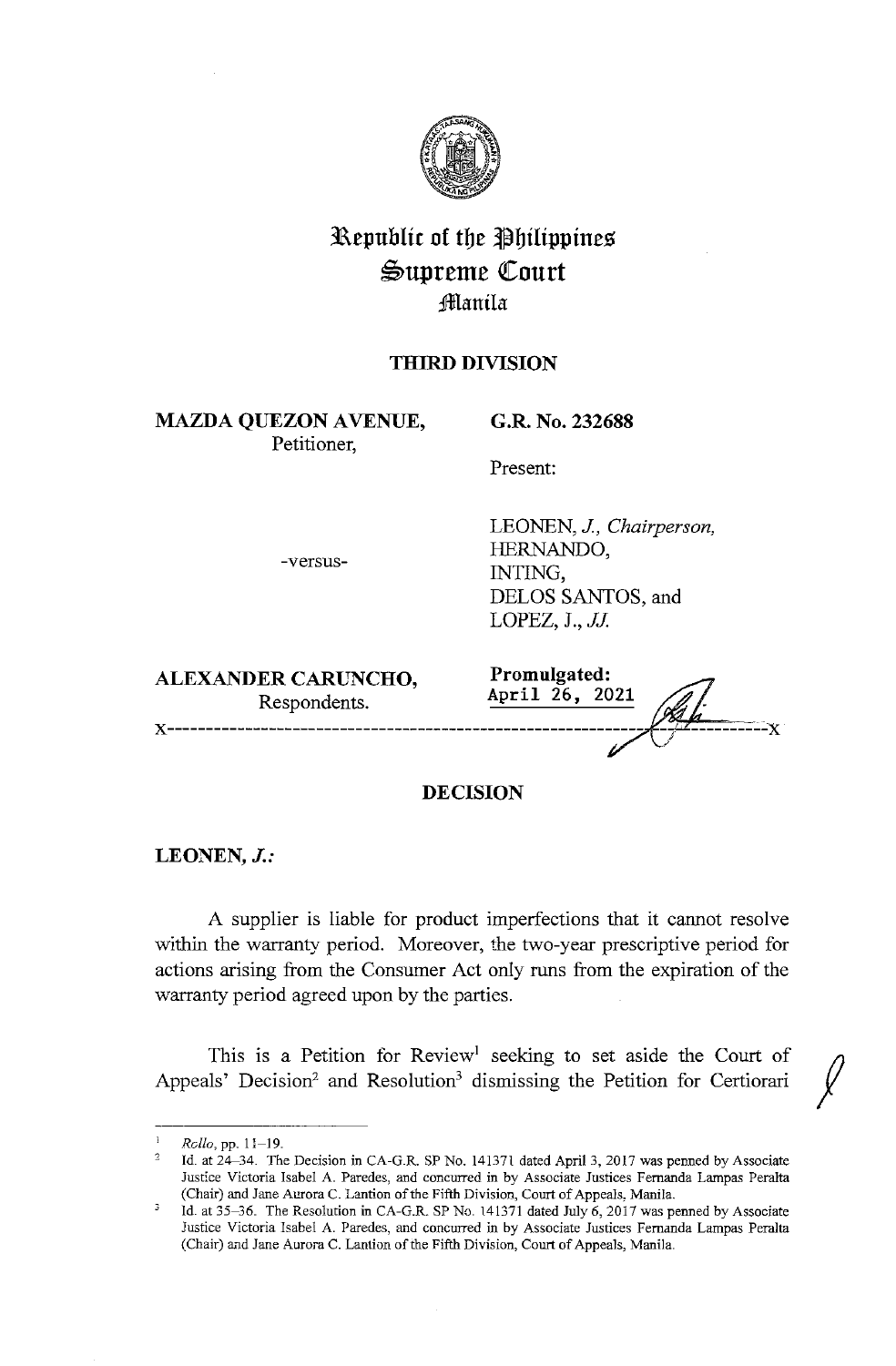$\int$ 

filed by Mazda Quezon Avenue (Mazda). Mazda sought to annul the Department of Trade and Industry Appeals Committee's (Appeals Committee) Decision,<sup>4</sup> which affirmed the Department of Trade and Industry Adjudication Officer's (Adjudication Officer) Decision<sup>5</sup> finding Mazda liable for violating Republic Act No. 7394, otherwise known as Consumer Act of the Philippines (Consumer Act).

On January 12, 2011,<sup>6</sup> Alexander Caruncho (Caruncho) bought a brand-new, luxury, mid-sized, top-of-the-line 2011 Mazda 6 sedan from Mazda. However, after only a week from his purchase, Caruncho noticed a strange knocking and rattling sound from under the vehicle's hood. He brought it immediately to Mazda and requested an immediate refund.<sup>7</sup>

Mazda's General Manager refused the refund and instead guaranteed to fix the problem. After road tests, Mazda's technicians found that the vehicle's rack and pinion mechanism was defective. Mazda assured the replacement of the vehicle after its first 1,000-kilometer check-up. Despite this assurance, the knocking and rattling sound persisted. Mazda replaced the defective part five times during the vehicle's three-year warranty period.<sup>8</sup>

On February 19, 2014, Mazda's service manager and mechanic conducted a vehicle test drive. They confirmed that the knocking and rattling sound persisted. Because the issue remained unresolved, Caruncho requested a full refund of the purchase price and also demanded compensation for consequential damages he incurred.<sup>9</sup> Thus, on July 31, 2014, he filed a Complaint against Mazda before the Department of Trade and Industry Consumer Assistance and Protection Division, Office of the Legal Affairs.<sup>10</sup>

In its Answer,<sup>11</sup> Mazda said that although Caruncho complained of the knocking and rattling sound, he could still use the vehicle for three years with a mileage of 30,000 kilometers. It also argued that the knocking and rattling sound did not automatically warrant a replacement of the entire unit, but only an application of the provisions in the Warranty Information and Maintenance Record, which states:

<sup>&</sup>lt;sup>4</sup> Id. at 69-75. The Decision in Appeal Case No. 015-02 dated January 8, 2015 was penned by Atty. Walfredo C. Bayhon (Chair) and concurred in by Attys. Raul V. Angeles and Ann Claire C. Cabochan of the Department of Trade and Industry Appeals Committee, Makati.

 $\overline{5}$ Id. at 87-93. The Decision in ADM. Case No. CRMI4-66296 dated December 1, 2014 was penned by Adjudication Officer Rodolfo B. Gilbang of the Department of Trade and Industry, Makati.

<sup>&</sup>lt;sup>6</sup> At the time of the transaction, the applicable law was the Consumer Act of the Philippines. The Philippine Lemon Law, or Republic Act No. 10642, only took effect in 2014.

<sup>7</sup>*Rollo,* p. 25.

 $\frac{8}{9}$  Id.

 $\frac{9}{10}$  Id.

 $\frac{10}{11}$  Id. at 128-133.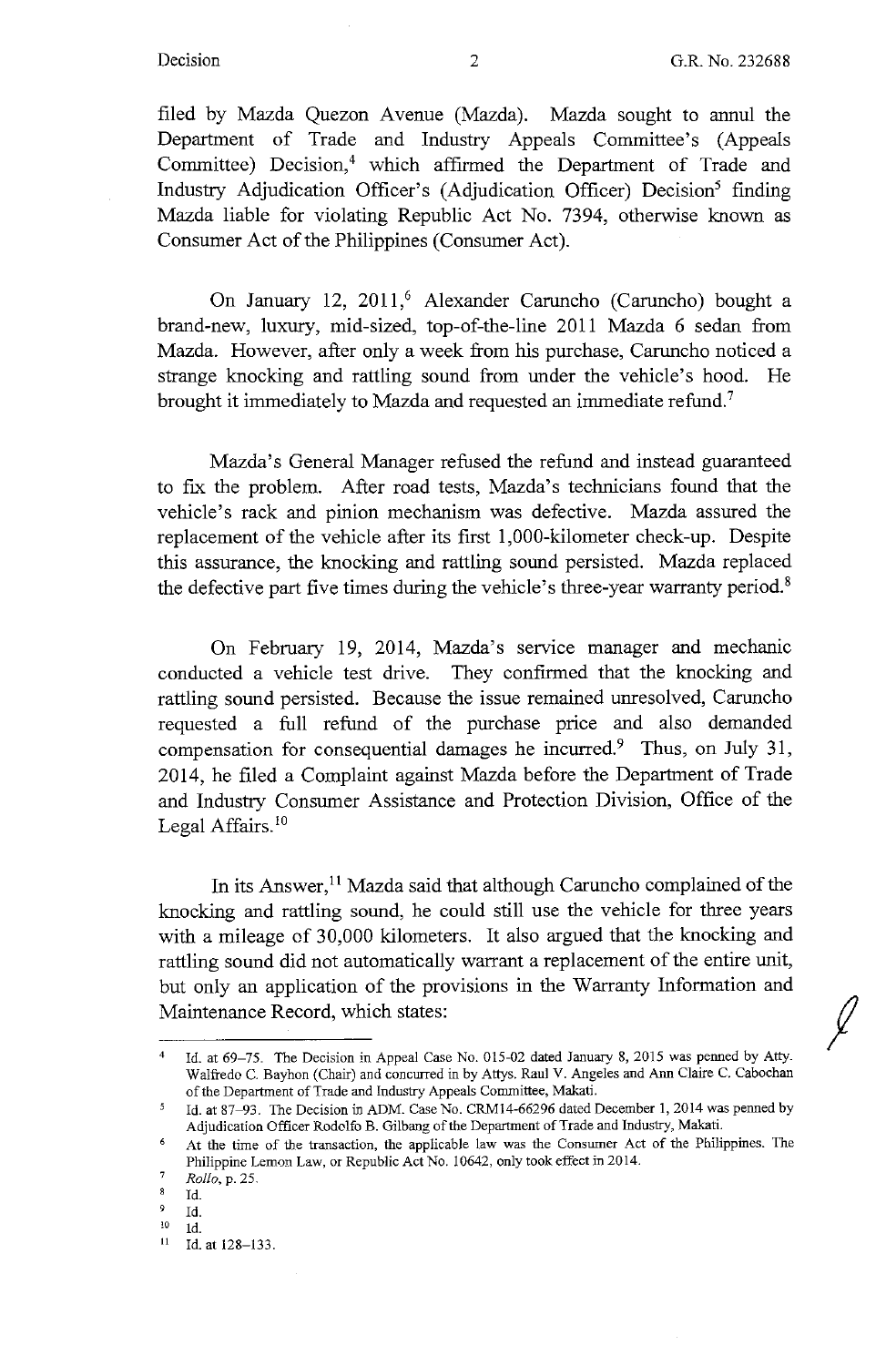$\int$ 

During this coverage period, authorized MAZDA dealers will repair, replace, or adjust all parts of your vehicle that are defective in factory-supplied materials or workmanship under normal use, except those items listed under "What is not covered?"<sup>12</sup>

During the thorough technical inspection pursuant to the Warranty and Maintenance Record, Mazda confirmed that the engine and the parts were all within the standard operating specifications and were in good running condition. Mazda said that Caruncho's demand was out of place and without a legal basis since there was no factory defect. It complied with the warranty provisions that only covered servicing the vehicle without charge.<sup>13</sup>

The Adjudication Officer rendered a Decision finding Mazda liable for violating the Consumer Act. The dispositive portion of the Decision reads:

WHEREFORE, IN VIEW OF THE FOREGOING, this office hereby finds Respondent to have violated the provisions of the Consumer Act of the Philippines and hereby ordered to:

- 1) Replace the car of another brand new unit or of higher brand with the price difference, if there will be any, to be paid by Complainant; or
- 2) Reimburse the total purchase amount, in case Complainant decide (sic) to avail of it, less the three (3) year beneficial use of the subject car for reason (sic) of equity;
- 3) Pay an administrative fine in the amount of Php25,000.00 to be paid at the DTI Cashier's Office, 4<sup>th</sup> Floor, DTI Building, 361 Sec Gil J. Puyat A venue, Makati City; and
- 4) Pay an additional administrative fine of One (1) Thousand (Phpl,000.00) Pesos for every day of delay upon the finality of the subject DECISION.

SO ORDERED.<sup>14</sup>

Mazda appealed to the Appeals Committee, which dismissed the appeal and sustained the Adjudication Officer's Decision. <sup>15</sup>

Aggrieved, Mazda filed a Petition for Certiorari before the Court of Appeals, claiming grave abuse of discretion on the part of the Department of

<sup>12</sup> Id. at  $25-26$ .<br>
13 Id. at 26.<br>
14 Id. at  $26-27$ .

<sup>15</sup> Id. at 27.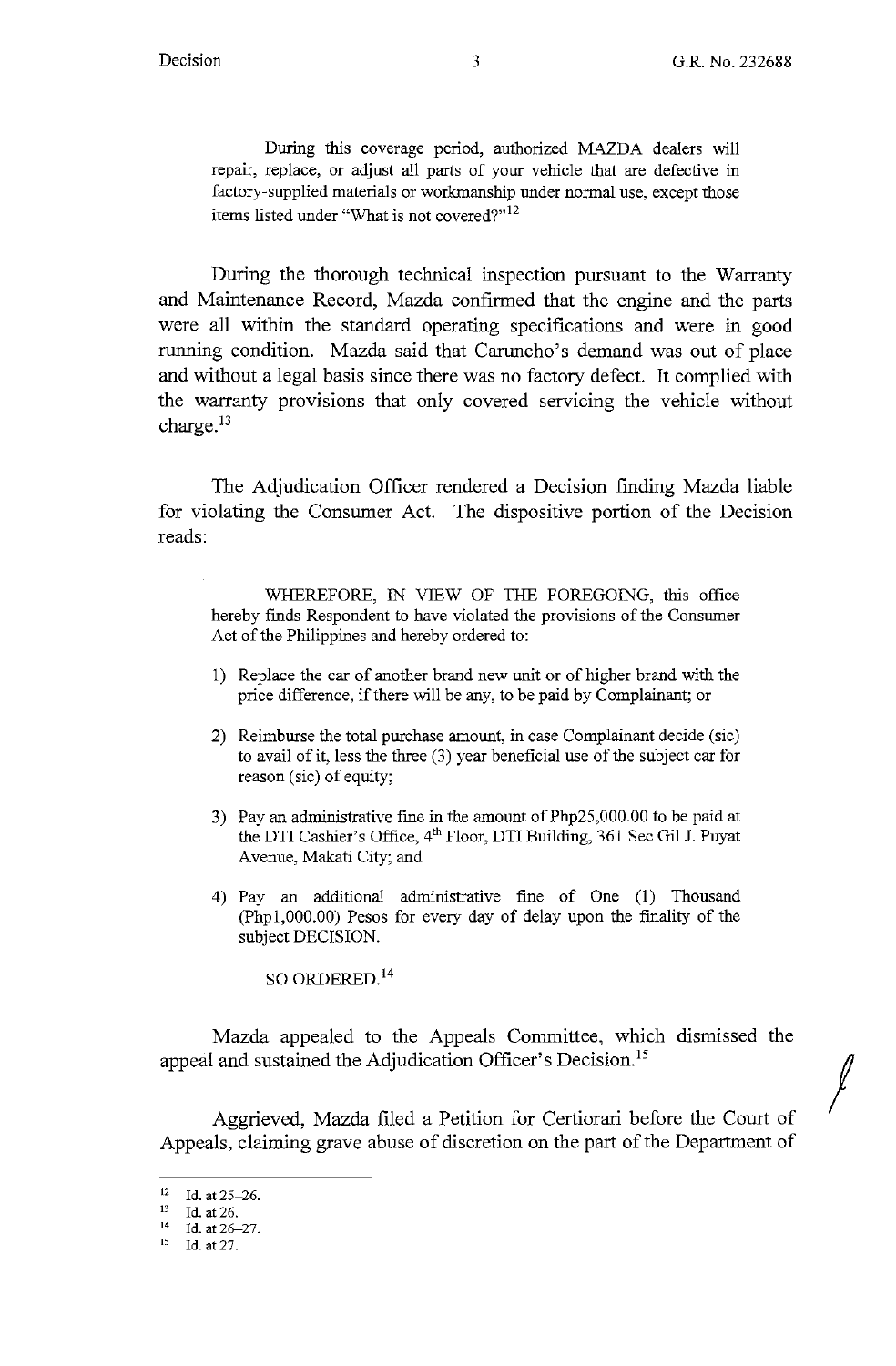*j* 

Trade and Industry. It argued that the defect was not a factory defect and that Caruncho's claim had already prescribed.<sup>16</sup> The Court of Appeals disagreed and dismissed the petition. The dispositive portion of the Decision reads:

**WHEREFORE,** premises considered, the *Petition for Certiorari*  is **DISMISSED.** 

**SO ORDERED.** <sup>17</sup>

Mazda moved for reconsideration, but the Court of Appeals denied this in its Resolution.<sup>18</sup>

Hence, Mazda filed this Petition.

Petitioner claims that the engine and parts were all within their standard operating specifications during the technical inspection, and the unit was in good running condition. Thus, it said that it honored the warranty provisions of the Warranty Information and Maintenance Record.<sup>19</sup>

It maintained that respondent's suit had no basis since what he was complaining of was not a factory defect. It also claimed that the warranty only covered servicing the vehicle without charge and possible replacement or repair of parts; it did not cover a full refund of the purchase price.<sup>20</sup>

Petitioner also asserts that respondent's action had already prescribed since he has been using the vehicle for three years. The Consumer Act states that actions shall be filed within two years "from the time the consumer transaction was consummated, or in case of hidden defects, from the date of discovery."<sup>21</sup>

For his Comment, $22$  respondent argues that its claim for a full refund was based on the buyer's right to rescind a sale under Article 1561 of the New Civil Code.<sup>23</sup> Moreover, respondent anchors his claim on Article 1599,

<sup>&</sup>lt;sup>16</sup> Id. at 29 and 31.<br><sup>17</sup> Id. at 34.<br><sup>18</sup> Id. at 35-36.<br><sup>19</sup> Id. 15

 $^{19}$  Id. 15.<br>20 Id.

<sup>&</sup>lt;sup>20</sup> Id.<br><sup>21</sup> Id. at 18–18-A.<br><sup>22</sup> Id at 154–165.

<sup>&</sup>lt;sup>23</sup> NEW CIVIL CODE, art. 1561 provides:

ARTICLE 1561. The vendor shall be responsible for warranty against the hidden defects which the thing sold may have, shonld they render it unfit for the use for which it is intended, or should they diminish its fitness for such use to such an extent that, had the vendee been aware thereof, he would not have acquired it or would have given a lower price for it; but said vendor shall not be answerable for patent defects or those which may be visible, or for those which are not visible if the vendee is an expert who, by reason of his trade or profession, should have known them.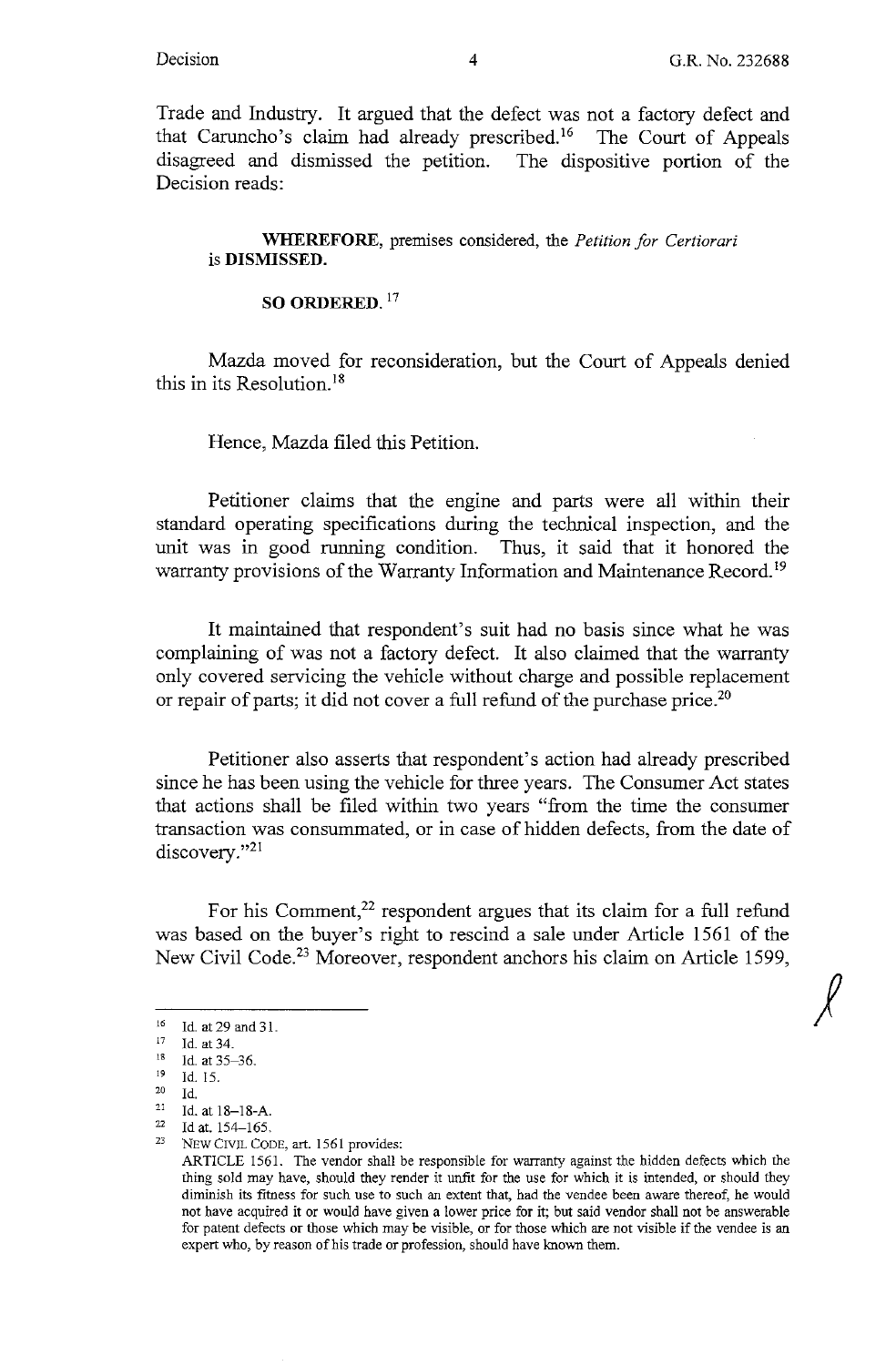*!* 

which entitles the buyer to file an action for breach of warranty by the seller.<sup>24</sup>

Respondent also cites the Consumer Act, which provides that, "in case of breach of express warranty, the consumer may elect to have the goods repaired or its purchase price refunded by the warrantor. .. In case of breach of implied warranty, the consumer may retain the goods and recover damages, or reject the goods, cancel [the] contract, and recover from the seller so much of the purchase price as has been paid, including damages."<sup>25</sup>

He reiterates the Court of Appeals' ruling that the defective part has been established as an integral part of the vehicle, directly affecting the vehicle's roadworthiness and making it unfit or inadequate for the purpose for which it was then designed.<sup>26</sup>

In its Reply, $27$  petitioner repeated its rejection of respondent's claim for a full refund. According to it, respondent was able to use the vehicle for three years, consuming a mileage of  $30,000$  kilometers.<sup>28</sup> It also maintains that it is not the vehicle's manufacturer but only its dealer. Moreover, it conducted a thorough technical inspection, where the petitioner found that the vehicle's engine and its parts were all within Mazda's standard operating specifications. Thus, petitioner claims that it complied with all the warranty provisions. 29

Finally, petitioner also reiterates its argument regarding prescription of action.30 It also argues that the issues encountered by the respondent were "not to such extent that there can be deemed a violation of the Consumer Act."31

The main issue, in this case, is whether or not the Court of Appeals erred in not finding grave abuse of discretion on the part of the Appeals Committee when it held petitioner liable for the violation of the Consumer Act for selling a defective vehicle to respondent.

The Court of Appeals is correct.

<sup>24</sup> *Rollo.* pp. 159-162.

<sup>&</sup>lt;sup>25</sup> Id. at 162.<br><sup>26</sup> Id. at 163.<br><sup>27</sup> Id. at 209-211.

<sup>&</sup>lt;sup>28</sup> Id. at 209.<br><sup>29</sup> Id. at 209-210.<br><sup>31</sup> Id. at 210.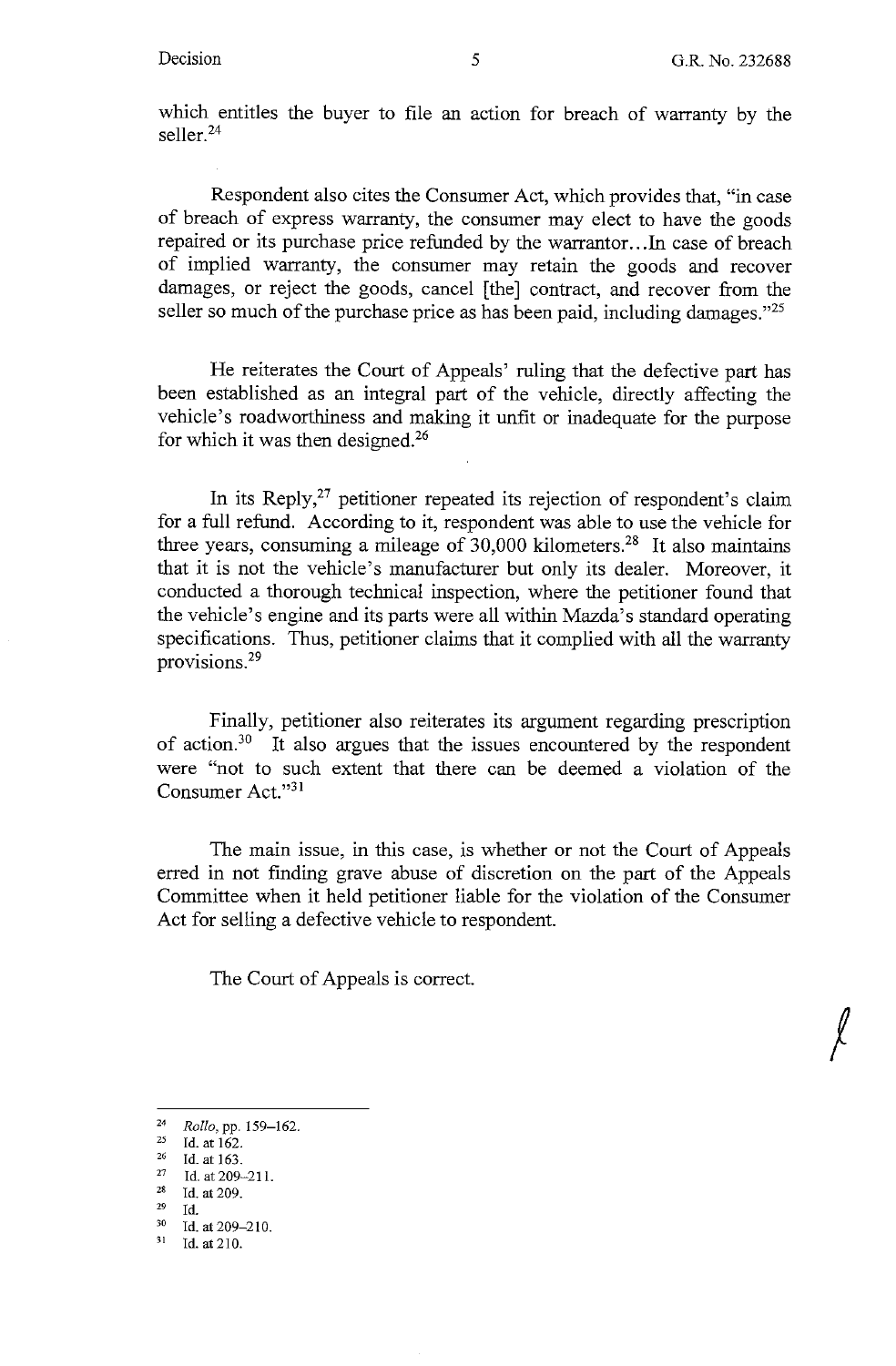The Consumer Act makes a supplier liable for product imperfections:

ARTICLE 100. *Liability for Product and Service Imperfection.* - The suppliers of durable or non-durable consumer products are jointly liable for imperfections in quality that render the products unfit or inadequate for consumption for which they are designed or decrease their value, and for those resulting from inconsistency with the information provided on the container, packaging, labels or publicity messages/advertisement, with due regard to the variations resulting from their nature, the consumer being able to demand replacement to the imperfect parts.

If the imperfection is not corrected within thirty (30) days, the consumer may alternatively demand at his [or her] option:

- a) the replacement of the product by another of the same kind, in a perfect state of use;
- b) the immediate reimbursement of the amount paid, with monetary updating, without prejudice to any losses and damages;
- c) a proportionate price reduction.

The parties may agree to reduce or increase the term specified in the immediately preceding paragraph; but such shall not be less than seven (7) nor more than one hundred and eighty (180) days.

The consumer may make immediate use of the alternatives under the second paragraph of this Article when by virtue of the extent of the imperfection, the replacement of the imperfect parts may jeopardize the product quality or characteristics, thus decreasing its value.

If the consumer opts for the alternative under sub-paragraph (a) of the second paragraph of this Article, and replacement of the product is not possible, it may be replaced by another of a different kind, mark or model: *Provided,* That any difference in price may result thereof shall be supplemented or reimbursed by the party which caused the damage, without prejudice to the provisions of the second, third and fourth paragraphs of this Article.

Department Administrative Order No. 2, series of 1993, or the Implementing Rules and Regulations for the Consumer Act of the product imperfection is: Philippines, Chapter V, Rule III, Section 2, Paragraph 2.1 defines what a

#### **CHAPTERV**  *Liability for Products and Services*

 $\ldots$  .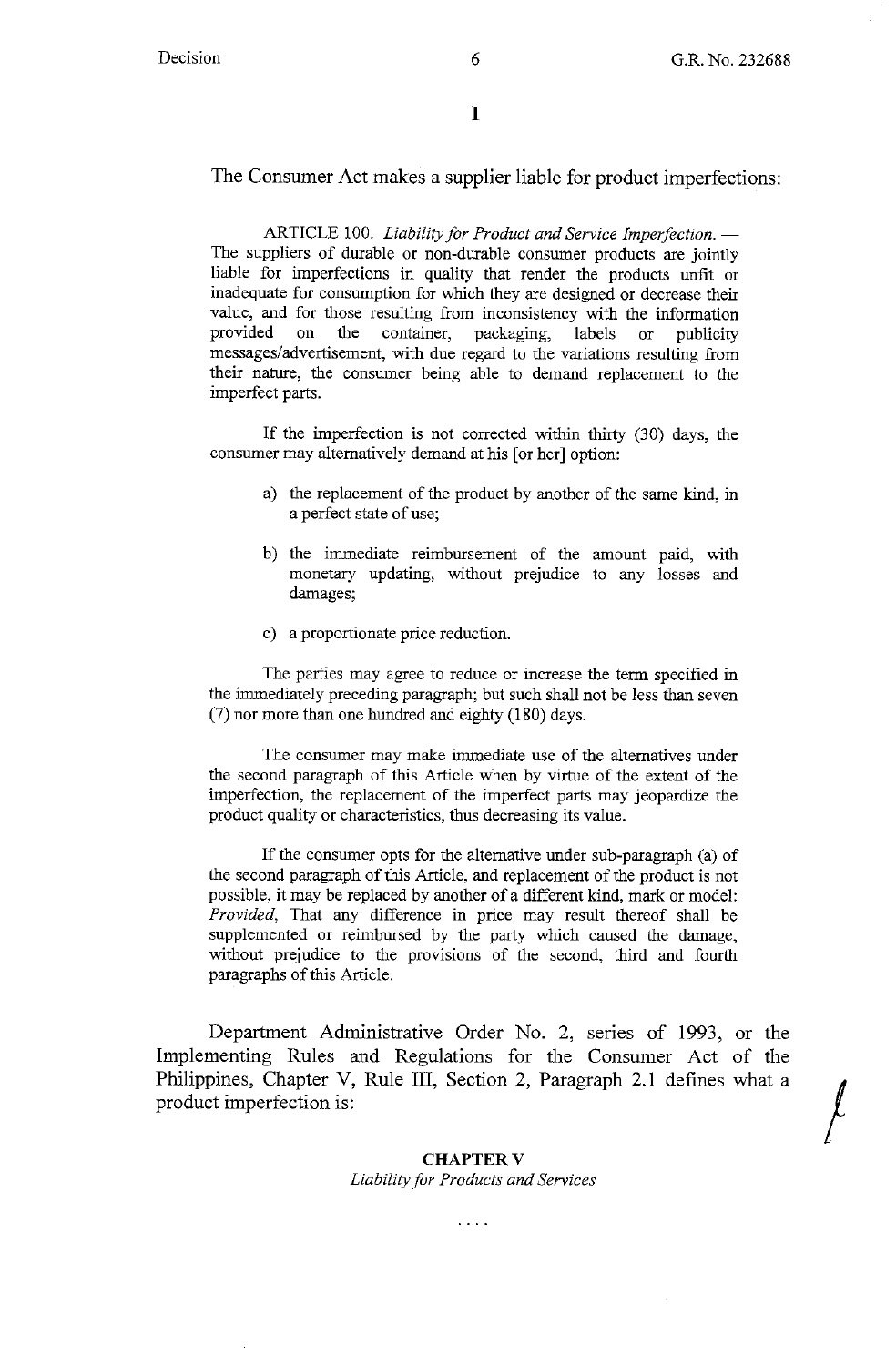$\int$ 

## **RULEIII**

*Liability for Product Quality Imperfection* 

 $\cdots$ 

SECTION 2. When is There Product Imperfection. - With due regard to variations resulting from their nature, the following shall constitute product imperfection:

2.1. Those that render the products unfit or inadequate for the purpose, use or consumption for which they are designed or intended $[.]^{32}$ 

The Court of Appeals correctly sustained Appeals Committee's conclusion that, based on substantial evidence, the defect was a product imperfection. The Vehicle Service History and the Technical Report show that petitioner confirmed that the vehicle had a defective rack and pinion mechanism. Petitioner replaced this part five times, but the problem remained unresolved. The rack and pinion mechanism is an integral part of the vehicle and is used for maneuvering; its defect affected the vehicle's roadworthiness, making it unfit for its intended use. As observed by the Appeals Committee, the five replacements would have resolved the problem had it not been a product imperfection.<sup>33</sup> It also did not find proof other than petitioner's bare allegations that the problem did not warrant a refund or replacement of the entire unit.<sup>34</sup>

Petitioner cannot escape liability by referring to its Warranty Information and Maintenance Record provisions, which only require it to maintain and service the vehicle without charge. That it did so does not free it from the operation of and its liability under the Consumer Act. More specifically, the law allows the consumer the remedy of full reimbursement.<sup>35</sup> This remedy echoed in the Implementing Rules and Regulations:

SECTION 3. *Remedies of the Consumer*. - Should the supplier fail to correct the imperfection of a consumer product within the period or time provided in these Rules, the consumer may alternatively demand for any of the following remedies:

3 .1. The replacement of the product by another of the same kind and which shall be in a similar state of use. Such "similar state of use" shall be deemed to mean the status of use of the product when the same was first purchased by the consumer, whether brand-new, second-hand or deteriorated or scrap;

<sup>&</sup>lt;sup>32</sup> Department of Trade and Industry Administrative Order No. 2 (1993), chapter 5, rule III, sec. 2, par. 2.1.

<sup>33</sup>*Rollo,* **p. 29.** 

 $^{34}$  Id.<br><sup>35</sup> Republic Act No. 7394 (1992), art. 100.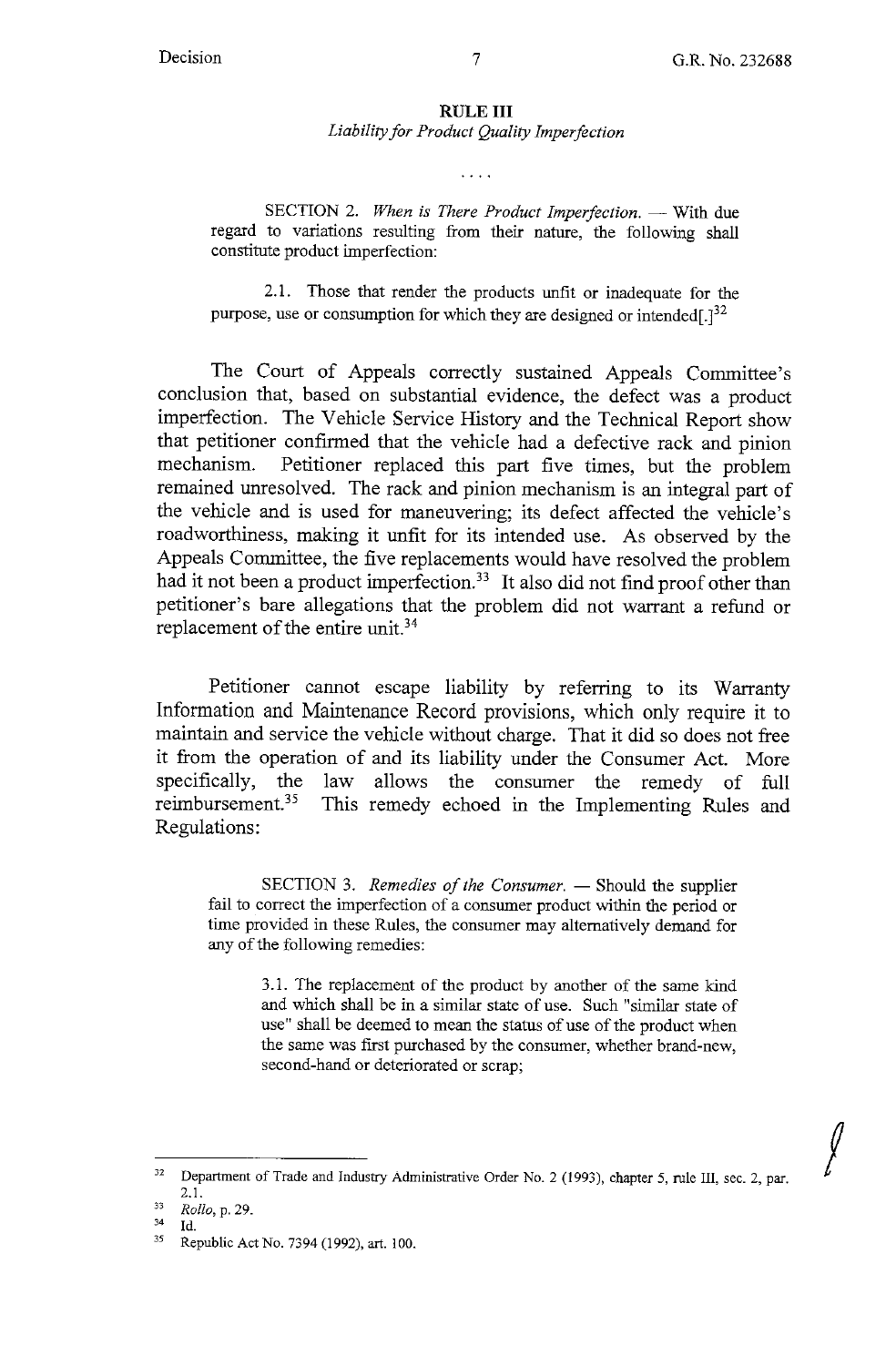3.2. The immediate reimbursement of the amount paid, with monetary updating and without prejudice to any losses and damages:

> 3 .2.1. The consumer shall allege and prove the actual loss and damage caused to him by the failure of the supplier to comply with his obligation as stated under this Rule;

> 3.2.2. The supplier may deduct any amount reflective of the depreciation value of the product as has been used from the amount paid by the consumer. The depreciation value of the product shall be reasonable and with the agreement of the consumer.

3 .3. A proportionate reduction in the price of the product in which case, the consumer shall retain ownership and possession of the product.<sup>36</sup>

Thus, considering the vehicle's imperfection, respondent was well within his right to demand the reimbursement of the purchase price. The Consumer Act's provisions and the remedies it affords consumers are deemed written into contracts without the need for express reference.<sup>37</sup>

### II

Petitioner likewise insists that respondent's claim had prescribed because it was filed beyond the two-year prescription period fixed by law. <sup>38</sup>

This Court is not convinced.

The Consumer Act provides:

 $ARTICLE$  169. Prescription.  $-$  All actions or claims accruing under the provisions of this Act and the rules and regulations issued pursuant thereto shall prescribe within two (2) years from the time the consumer transaction was consummated or the deceptive or unfair and unconscionable act or practice was committed and in case of hidden defects, from discovery thereof.

As noted by the Court of Appeals, the vehicle purchase on January 12, 2011 was covered by a three-year warranty, as stated in the Warranty As noted by the Court of Appeals, the vehicle purchase on January 12,<br>2011 was covered by a three-year warranty, as stated in the Warranty<br>Information and Maintenance Record.<sup>39</sup> When respondent discovered the  $\int$ 

<sup>&</sup>lt;sup>36</sup> Department of Trade and Industry Administrative Order No. 2 (1993), chapter 5, rule III, sec. 3.<br><sup>37</sup> See NEW CIVIL CODE, art. 1306, and *Heirs of San Miguel v. Court of Appeals*, 416 Phil. 943, 954

<sup>(2001) [</sup>Per J. Pardo, First Division].

<sup>&</sup>lt;sup>38</sup> Republic Act No. 7394 (1992), art. 169 provides: Republic Act No. 7394 (1992), art. 169 provides:<br>ARTICLE 169. *Prescription*. — All actions or claims accruing under the provisions of this Act and the rules and regulations issued pursuant thereto shall prescribe within two (2) years from the time the **consumer transaction was consummated or the deceptive or unfair and unconscionable act or practice**  was committed and in case of hidden defects, from discovery thereof.

<sup>39</sup> *Rollo,* p. 32.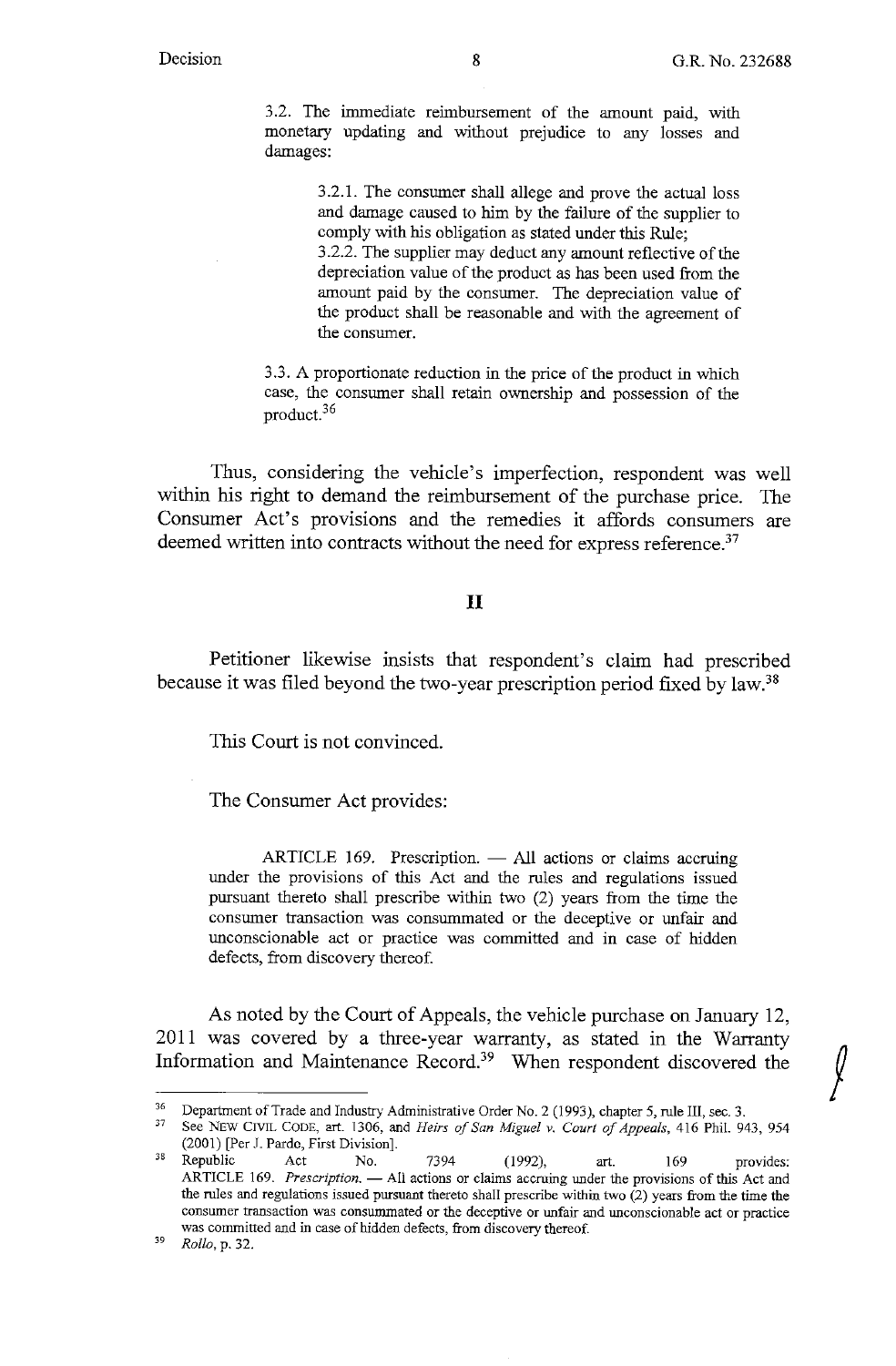knocking and rattling sound after only a week from the purchase, he immediately complained to petitioner and asked for a refund. Petitioner declined the request and instead assured respondent that the problem would be fixed free of charge.

The attempts at resolving the vehicle's problem, including five replacements of the defective parts, spanned a total of three years. It was only after a test drive on February 19, 2014 that petitioner's manager and mechanic on board confinned that the problem persisted, prompting respondent to demand a full refund and compensation for consequential losses.<sup>40</sup> On July 31, 2014, respondent filed a complaint before the Department of Trade and Industry.<sup>41</sup>

Respondent cannot be expected to file a complaint within the two-year prescription period fixed by law when petitioner made continuous representations that it would resolve the problem. That respondent chose to use the remedies available in the warranty instead of resorting to filing a claim should not be taken against him. After all, by express provision, the vehicle was still covered by the three-year warranty period. It would be highly unjust and contrary to the law's policy of protecting the consumer's interests if this Court allows petitioner to claim protection from suit when petitioner's assurances caused the delay in filing the suit.

This Court agrees with the Court of Appeals that "it was only at the end of the warranty period that private respondent was able to realize the gravity of the defect."42 Prior to this, there was a good faith attempt to resolve the issue under the express provisions of the warranty. Therefore, it is reasonable to reckon the two-year prescriptive period from the end of the three-year warranty period.43 Only after exhaustion of the remedies under warranty can it be said that the defect was discovered with certainty. Respondent's action has therefore not prescribed.

**WHEREFORE,** the Petition is **DENIED.** The Court of Appeals' April 3, 2017 Decision and July 6, 2017 Resolution in CA-G.R. SP No. 141371 are **AFFIRMED.** 

## **SO ORDERED.**

**MARVYC M.V.F. LEONEN** 

Associate Justice

40 Id. at 25.<br>
41 Id. at 32–33.<br>
42 Id. at 33.

 $1<sub>d</sub>$